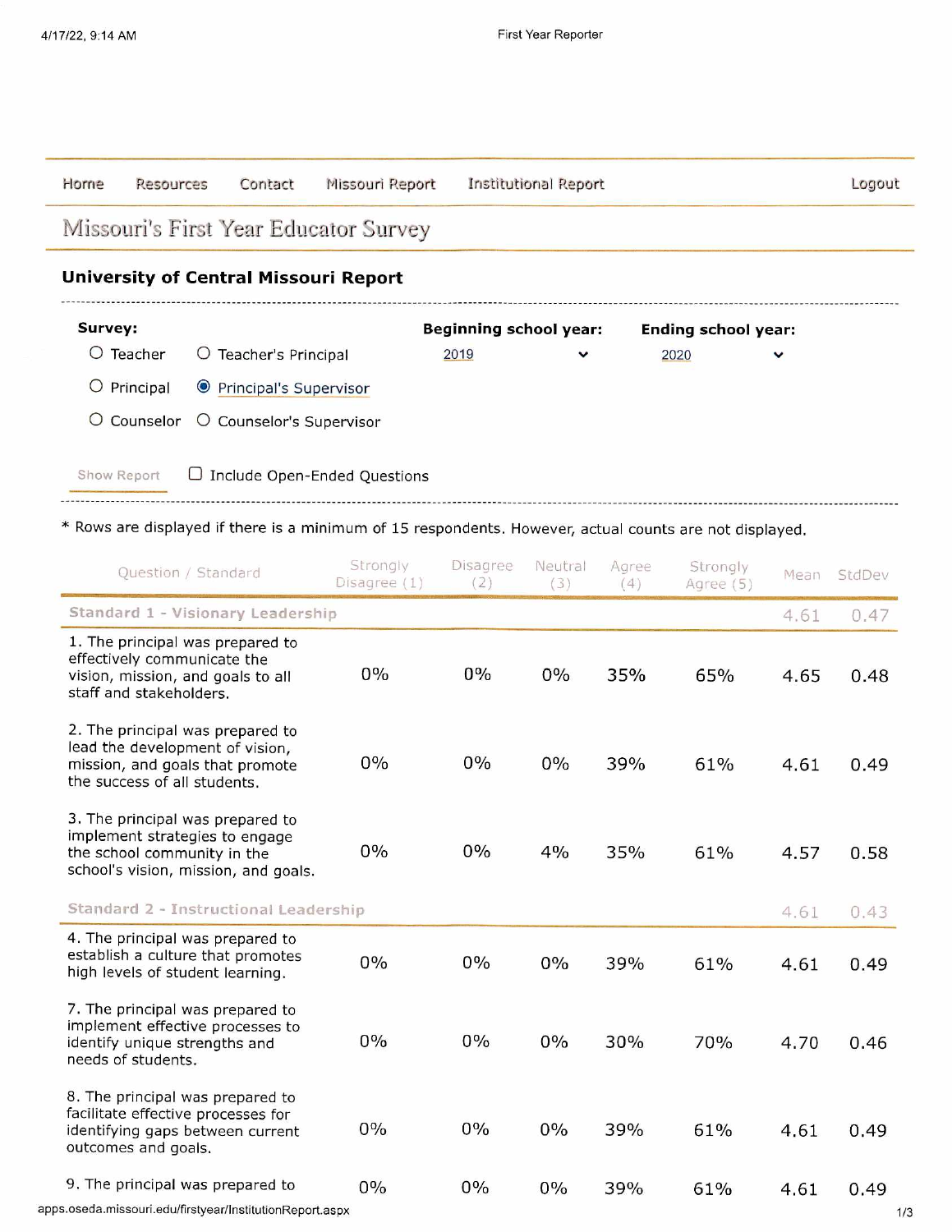| 4/17/22, 9:14 AM |                                                                                                                                          | First Year Reporter |       |       |     |     |      |      |
|------------------|------------------------------------------------------------------------------------------------------------------------------------------|---------------------|-------|-------|-----|-----|------|------|
|                  | use data and research to facilitate<br>learning for all students.                                                                        |                     |       |       |     |     |      |      |
|                  | 10. The principal was prepared to<br>work with personnel to develop<br>professional growth plans for<br>improvement of student learning. | 0%                  | 4%    | 0%    | 35% | 61% | 4.52 | 0.71 |
|                  | 13. The principal was prepared to<br>guide the effective use of<br>resources to support student<br>learning.                             | 0%                  | $0\%$ | 0%    | 39% | 61% | 4.61 | 0.49 |
|                  | Standard 3 - Managerial Leadership                                                                                                       |                     |       |       |     |     | 4.57 | 0.43 |
|                  | 5. The principal was prepared to<br>maintain a safe learning<br>environment for the school<br>community.                                 | 0%                  | $0\%$ | $0\%$ | 35% | 65% | 4.65 | 0.48 |
|                  | 11. The principal was prepared to<br>facilitate effective evaluation<br>processes.                                                       | $0\%$               | $0\%$ | 4%    | 39% | 57% | 4.52 | 0.58 |
|                  | Standard 4 - Relational Leadership                                                                                                       |                     |       |       |     |     | 4.58 | 0.50 |
|                  | 6. The principal was prepared to<br>establish a culture that nurtures<br>positive relationships.                                         | 0%                  | $0\%$ | $0\%$ | 39% | 61% | 4.61 | 0.49 |
|                  | 12. The principal was prepared to<br>offer positive and constructive<br>feedback to personnel.                                           | 0%                  | 0%    | 0%    | 43% | 57% | 4.57 | 0.50 |
|                  | 14. The principal was prepared to<br>support positive relationships with<br>families.                                                    | $0\%$               | 0%    | $0\%$ | 26% | 74% | 4.74 | 0.44 |
|                  | 15. The principal was prepared to<br>support positive relationships with<br>community members.                                           | $0\%$               | $0\%$ | 4%    | 26% | 70% | 4.65 | 0.56 |
|                  | 16. The principal was prepared to<br>collaborate with families to<br>enhance the culture of learning.                                    | $0\%$               | $0\%$ | 0%    | 35% | 65% | 4.65 | 0.48 |
|                  | 17. The principal was prepared to<br>build partnerships with community<br>members.                                                       | $0\%$               | $0\%$ | 4%    | 30% | 65% | 4.61 | 0.57 |
|                  | 18. The principal was prepared to<br>identify key stakeholders in the<br>community.                                                      | $0\%$               | $0\%$ | 22%   | 17% | 61% | 4.39 | 0.82 |
|                  | 19. The principal was prepared to<br>facilitate community support<br>networks to impact student<br>learning.                             | $0\%$               | $0\%$ | 17%   | 22% | 61% | 4.43 | 0.77 |
|                  | 20. The principal was prepared to<br>model personal and professional<br>ethical behavior.                                                | $0\%$               | 0%    | 0%    | 22% | 78% | 4.78 | 0.41 |
|                  | Standard 5 - Innovative Leadership                                                                                                       |                     |       |       |     |     | 4.69 | 0.42 |